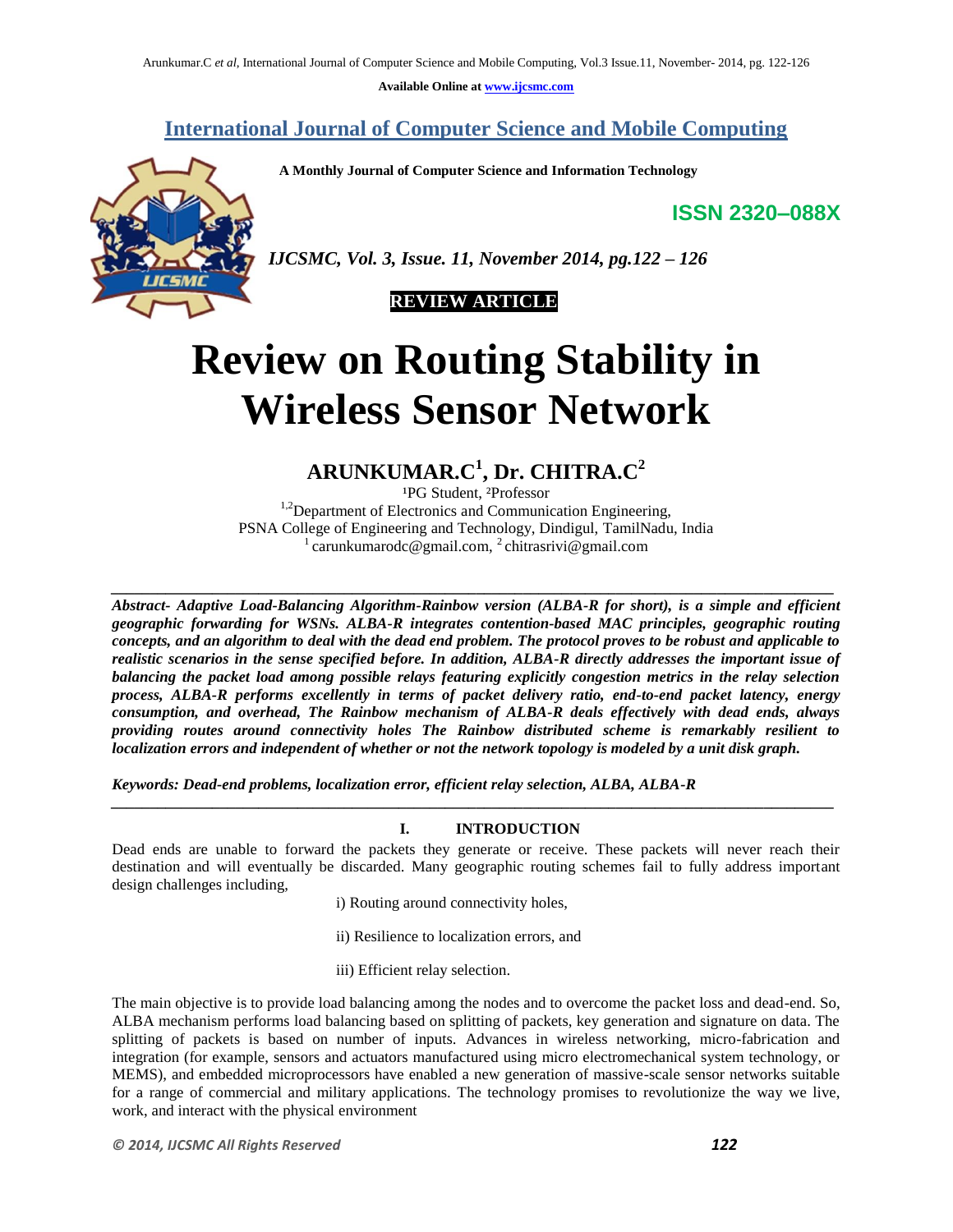



In the not-too-distant future, tiny, dirt-cheap sensors may be literally sprayed onto roads, walls, or machines, creating a digital skin that senses a variety of physical phenomena of interest: monitor pedestrian or vehicular traffic in human-aware environments and intelligent transportation grids, report wildlife habitat conditions for environmental conservation, detect forest fires to aid rapid emergency response, and track job flows and supply chains in smart actories. Unlike current information services such as those on the Internet where information can easily get stale or be useless because it is too generic, sensor networks promise to couple end users directly to sensor measurements and provide information that is precisely localized in time and/or space, according to the user's needs or demands. With such technological advances come new challenges for information processing sensor networks.

Unlike a centralized system, a sensor network is subject to a unique set of resource constraints such as finite on-board battery power and limited network communication bandwidth. In a typical sensor network, each sensor node operates untethered and has a microprocessor and a small amount of memory for signal processing and task scheduling. Each node is also equipped with one or more sensing devices such as acoustic microphone arrays, video or still cameras, infrared (IR), seismic, or magnetic sensors. Each sensor node communicates wirelessly with a few other local nodes within its radio communication range. Sensor networks extend the existing Internet deep into the physical environment. The resulting new network is orders of magnitude more expansive and dynamic than the current TCP/IP network and is creating entirely new types of traffic that are quite different from what one finds on the Internet now. Information collected by and transmitted on a sensor network describes conditions of physical environments—for example, temperature, humidity, or vibration— and requires advanced query interfaces and search engines to effectively support user-level functions. Sensor networks may internetwork with an IP core network via number of gateways, as in A gateway routes user queries or commands to appropriate nodes in a sensor network. It also routes sensor data, at times aggregated and summarized, to users who have requested it or are expected to utilize the information.

*A. Design challenge of Wireless sensor network*

- 1. Limited hardware: Each node has limited processing, storage, and communication capabilities, and limited energy supply and bandwidth.
- 2. Limited support for networking: The network is peer-to-peer, with a mesh topology and dynamic, mobile, and unreliable connectivity. There are no universal routing protocols or central registry services. Each node acts both as a router and as an application host.
- 3. Limited support for software development: The tasks are typically real-time and massively distributed, involve dynamic collaboration among nodes, and must handle multiple competing events. Global properties can be specified only via local instructions. Because of the coupling between applications and system layers, the software architecture must be co designed with the information processing architecture.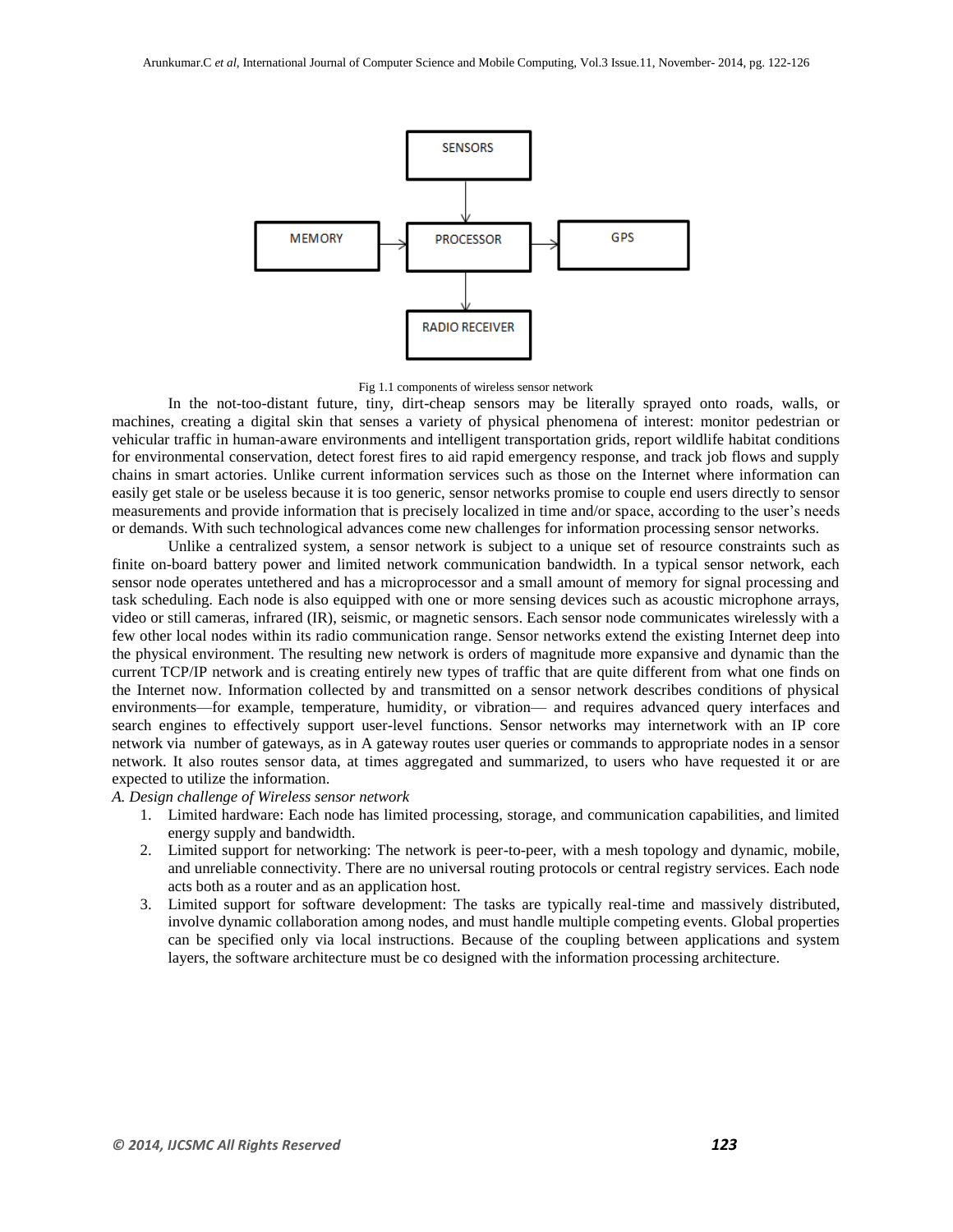

#### *B. Advantages of Sensor Networks*

*N*etworked sensing offers unique advantages over traditional centralized approaches. Dense networks of distributed communicating sensors can improve signal-to-noise ratio (SNR) by reducing average distances from sensor to source of signal, or target. Increased energy efficiency in communications is enabled by the multi hop topology of the network Moreover, additional relevant information from other sensors can be aggregated during this multi hop transmission through in network processing but perhaps the greatest advantages of networked sensing are in improved robustness and scalability. A decentralized sensing system is inherently more robust against individual sensor node or link failures, because of redundancy in the network. Decentralized algorithms are also far more scalable in practical deployment and may be the only way to achieve the large scales needed for some applications

- 1. System performance goal: The abstract characterization of system properties. Examples include scalability, robustness, and network longevity, each of which may be measured by a set of evaluation metrics.
- 2. Data storage: Sensor information is stored, indexed, and accessed by applications. Storage may be local to the node where the data is generated, load-balanced across a network, or anchored at a few points (warehouses).

#### **II. RELATED WORK**

H. Frey, S. R¨ uhrup, and I. Stojmenovic, et al. [1] offer an inclusive review on Routing in wireless sensor Networks Routing protocols for wireless sensor networks have to ensure reliable multi-hop communication under these conditions. We describe design challenges for routing protocols in sensor networks and illustrate the key techniques to achieve desired characteristics, such as energy efficiency and delivery guarantees. It subscribe about of state-of-the-art routing techniques with a focus on geographic routing, a paradigm that enables a reactive message-efficient routing without prior route discovery or knowledge of the network topology.

Anandhi.R1, Dr.R.Manicka chezian2 et al. [2] offer an inclusive review on Geographic routing [1] is about forwarding a packet in the direction of its intended destination.The forwarding mechanism usually follows the wellknown greedy paradigm: When a sensor node has a packet to transmit, a relay node is chosen that takes the packet closer to the sink. This greedy principle is applied until the final destination is reached Geographic routing has many characteristics that meet the unique requirements of WSNs

Jean-Yves Le Boude et al. [3] offer an inclusive review on drawbacks on geographical routing where greedy forwarding error, that is destination distance is too long means packet gets discarded because greedy forwarding algorithm works based on shortest path first and tells about various location based routing protocols and their drawbacks like location-based routing is difficult when there are holes in the network topology and nodes are mobile or frequently disconnected to save battery and tells about terminode routing protocols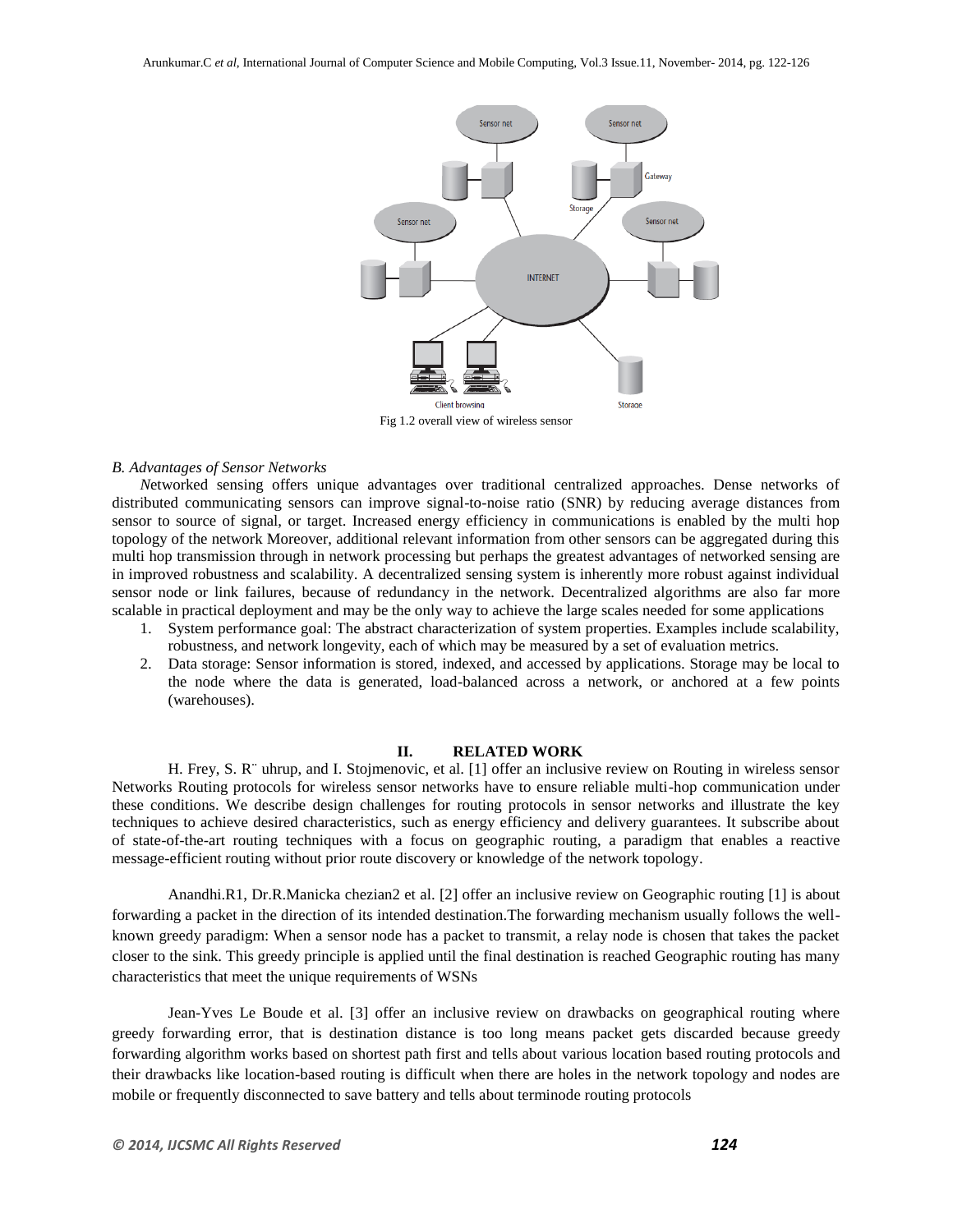#### Arunkumar.C *et al*, International Journal of Computer Science and Mobile Computing, Vol.3 Issue.11, November- 2014, pg. 122-126

K. Seada, A. Helmy, and R. Govindan et al. [4] offer an inclusive review on face routing protocol and its improvisation over geographical routing, it only uses location information about nodes to do routing and it provably guarantees message delivery in static connected plane graphs, Face routing is applied on a plane sub graph of the network graph. A specifics routing protocol provides a set of rules for each node to decide where to send a packet using only the local Information about its neighbors and the information in the packet header

K. Seada, A. Helmy, and R. Govindan et al. [5] offer an inclusive review on effect of effect of localization errors on geographic face routing in sensor networks, a detailed analysis of the effects of location errors on the perfection and routine of geographic routing in static sensor networks, we compare localization error on GPSR and GHT and completely describes about combination of both geographical routing with face routing

H. Takagi and L. Klein rock et al. [6] offer an inclusive review on the communication range that achieves the most efficient use of energy in wireless ad hoc network is studied under homogeneous node distribution. By assuming the knowledge of node location, then the average packet progress for a transmission range universal for all nodes is derived, which is accordingly used to determine the optimal transmission range that gives the maximum efficiency of energy consumption

S. Basagni, I. Chlamtac, V. R. Syrotiuk, and B. A. Woodward et al. [7] offer an inclusive review on geographical routing protocols vs. DREAM, which shows improvement in delivery ratio than GEIDR protocol, it also provides routing around even though obstacle is present.

R. Fonseca, S. Ratnasamy, J. Zhao, C. T. Ee, D. Culler, S. Shenker, And I. Stoica et al. [8] offer an inclusive review on Geographic Routing (GR) algorithms require nodes to periodically transmit HELLO messages to allow neighbors to know their positions (beaconing mechanism). Beacon-less routing algorithms have recently been proposed to reduce the control overheads due to these messages.

A. Caruso, S. Chessa, S. De, and A. Urpi et al. [9] offer an inclusive review on GPS geo graphical routing protocol which has low overhead when compare with GEIFR protocol and IFIRS protocol, and its describe how geographical information are obtained

Y. Zhao, Q. Zhang, Y. Chen, and W. Zhu, et al. [10] offer an inclusive review on geographical routing that has been shown to attain good scalability without saturating; however, this usually requires the disposal of position information and can suffer from poor routing performance and severe dead end problems, particularly in sparse networks. Definitely, in this scheme a simulated coordinate-based routing protocol and does not require any position information. This achieves excellent routing performance comparable with that obtained by the shortest path routing schemes. In addition, we design efficient algorithms for setting up the system and adapt to the node mobility quickly and can effectively route out of dead ends

Varun G Menon, Joe Prathap P et al. [12] offer an inclusive review on Enactment Investigation of Geographic Routing Protocols in Highly Mobile Ad Hoc Network

#### **III. PROPOSED METHOD**

We propose an approach to the problem of routing around connectivity holes that works in any connected topology without the overhead and in accuracies incurred by methods based on topology planarization. Specifically, we define a cross-layer protocol, named ALBA for Adaptive Load-Balancing Algorithm, whose main ingredients (geographic routing, load balancing, contention-based relay selection) are blended with a mechanism to route packets out and around dead ends, the Rainbow protocol. The combination of the two protocols, called able to guarantee packet delivery in realistic deployments ALBA-R determine its overall performance, and that show its superiority with respect to previous exemplary solutions for geographic-based and topology-based converge casting ALBA-R, results in an integrated solution for converge casting in WSNs that, although connected, can be sparse and